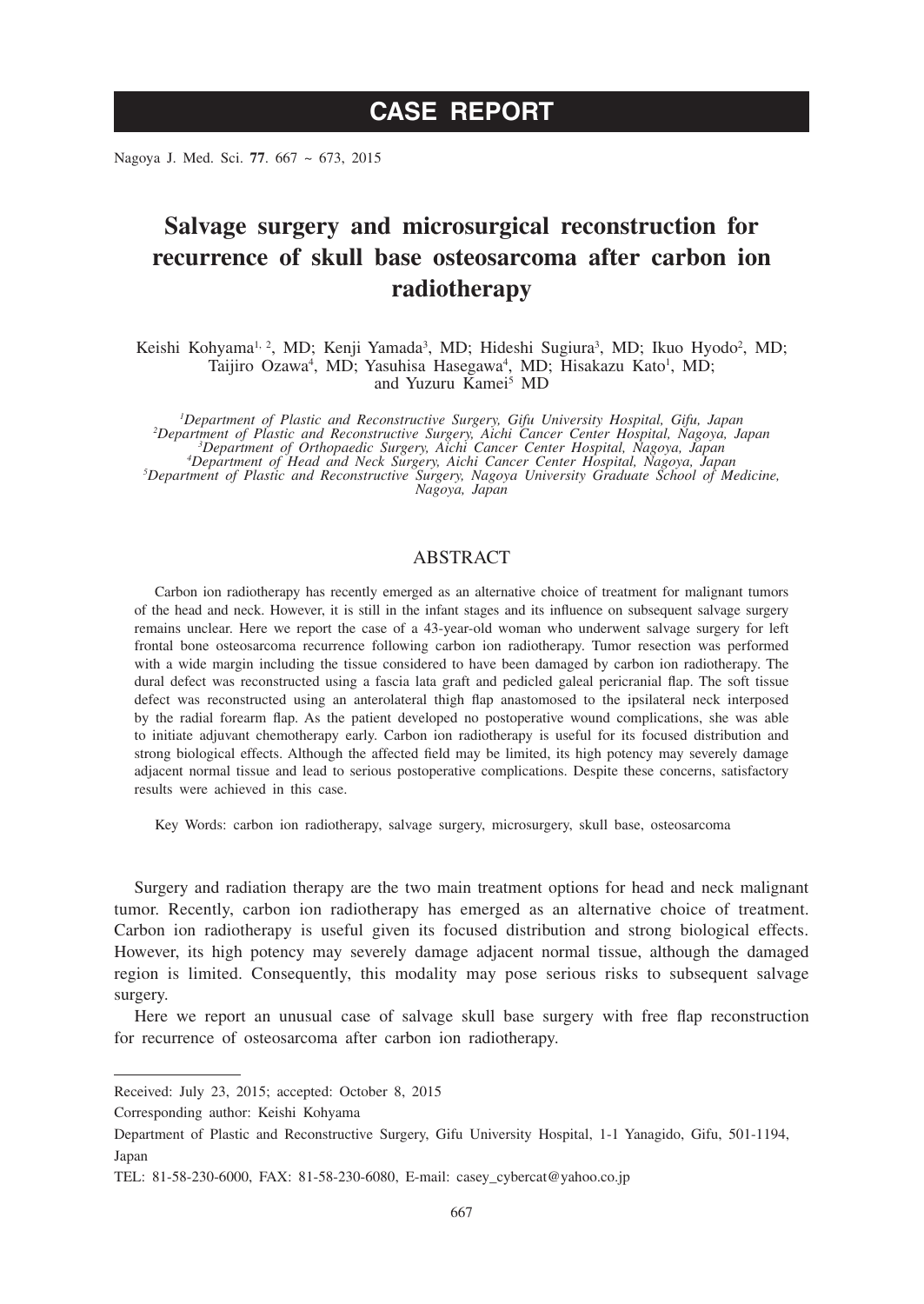#### CASE REPORT

A 43-year-old woman developed recurrent osteosarcoma in the left supraorbital area. While originally recommended to undergo surgery, she declined and underwent carbon ion radiotherapy at another institution. A total dose of 70.4 gray equivalents (GyE) in 16 fractions was administered over 4 weeks. Irradiation was performed according to dose distributions based on planning computed tomography (CT) (Figure 1). Stable disease was maintained for 15 months after primary treatment.

Physical examination revealed a hard, 2×4 cm non-tender mass located in the left supraorbital area. The protrusion measured 1 cm in length. The area of skin that had been exposed to carbon ion irradiation was slightly red. Vision in her left eye was poor due to cataract, and her left frontal lobe was edematous, possibly due to a reaction to carbon ion radiotherapy. She was administered a steroid for her frontal lobe edema.

CT of the head revealed a  $1.8 \times 2.5$  cm frontal bone mass (Figures 2A, B). A low-density area indicated edema in the left frontal lobe (Figure 2B). Compared to the images obtained after treatment, the mass was larger in size, with increased calcification. Needle biopsy was performed, and the pathologic diagnosis of osteosarcoma was confirmed. Stable disease was maintained for a prolonged period; the mass was clinically diagnosed as recurrence of osteosarcoma rather than residual disease.

The patient underwent wide resection of the mass and normal tissue considered to have been damaged by carbon ion radiotherapy. Wide resection was performed with a 2-cm margin from the edge of swelling (Figure 3A), and included the left eyeball, part of the frontal bone, dura mater, the left frontal skull base, and the region of reddish tissue damaged by carbon ion radiotherapy (Figure 3B). The dural defect was reconstructed with a free non-vascularized fascia lata graft (Figure 3C). A galeal pericranial flap pedicled on the ipsilateral superficial temporal artery was applied over the fascia lata. Although reconstruction of the defect required free tissue transfer, the distance between the defect and recipient vessels was too long. To overcome this problem, we harvested a radial forearm (RF) flap and anterolateral thigh (ALT) flap. The RF flap was anastomosed end-to-end to the recipient vessels in the ipsilateral neck (superior thyroid artery, external jugular vein, and facial vein), and the ALT flap was anastomosed end-to-end to the distal end of the RF flap (Figure 3D, 4).

The wound healed and the postoperative course was uneventful. Histopathological examination of the resected specimen revealed increased dysplastic spindle cells, leading to a histological diagnosis of osteoblastic osteosarcoma. The degree of reaction to carbon ion radiotherapy, such as fibrosis, was comparatively low. Systemic adjuvant chemotherapy with ifosfamide, carboplatin, and etoposide was administered for 4 months. The patient survived and has remained well for 2 years postoperatively (Figure 5).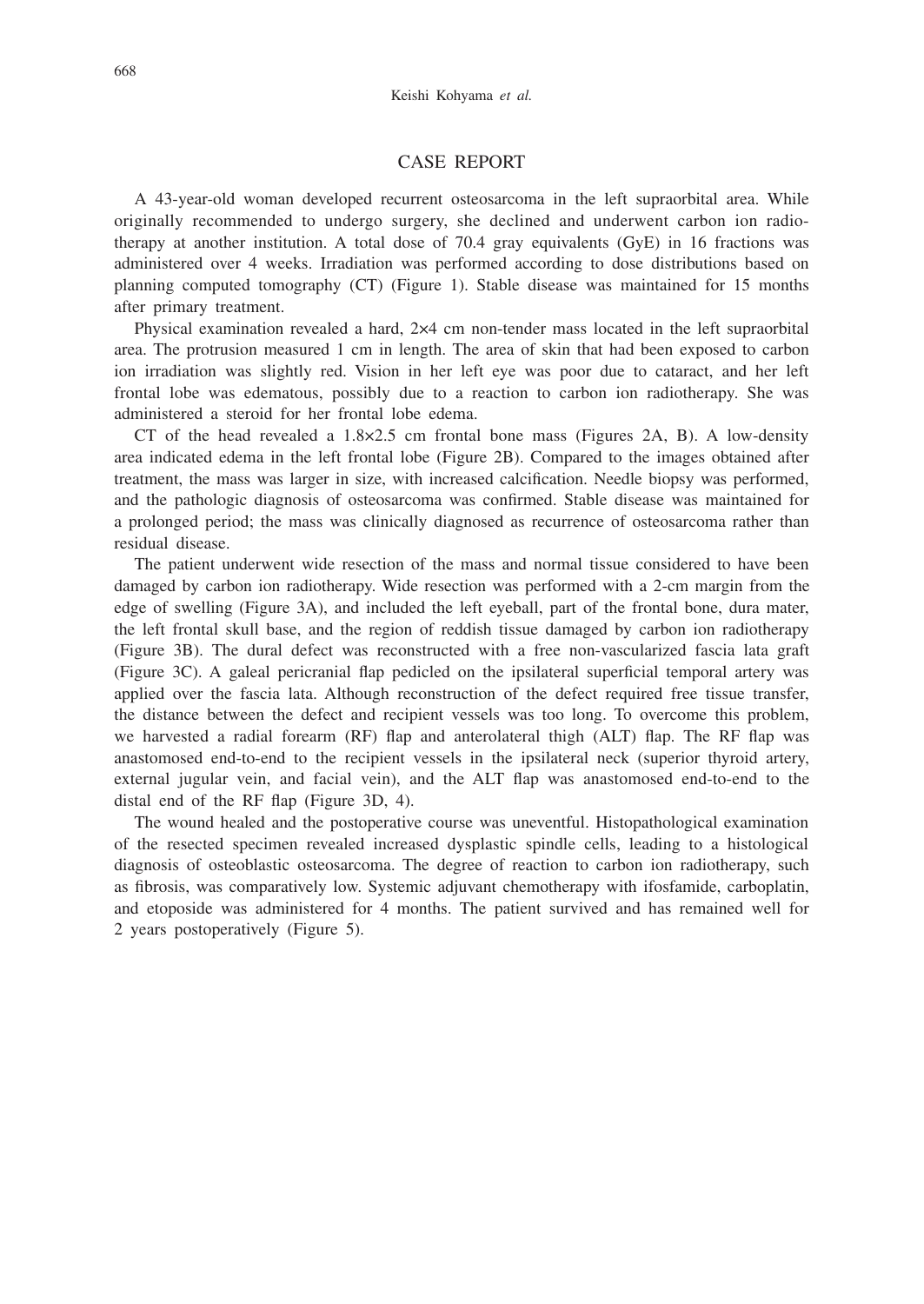

**Fig. 1** Carbon ion dose distribution. The yellow line indicates the target volume; red line, 100% dose; pink line, 95% dose; orange line, 90% dose; green line, 50% dose; blue line, 30% dose; and purple line, 10% dose.



**Fig. 2** Computed tomography scan of the head showing a frontal bone mass. (A) The mass was located in the left supraorbital area. (B) Low-density area indicated edema in the left frontal lobe.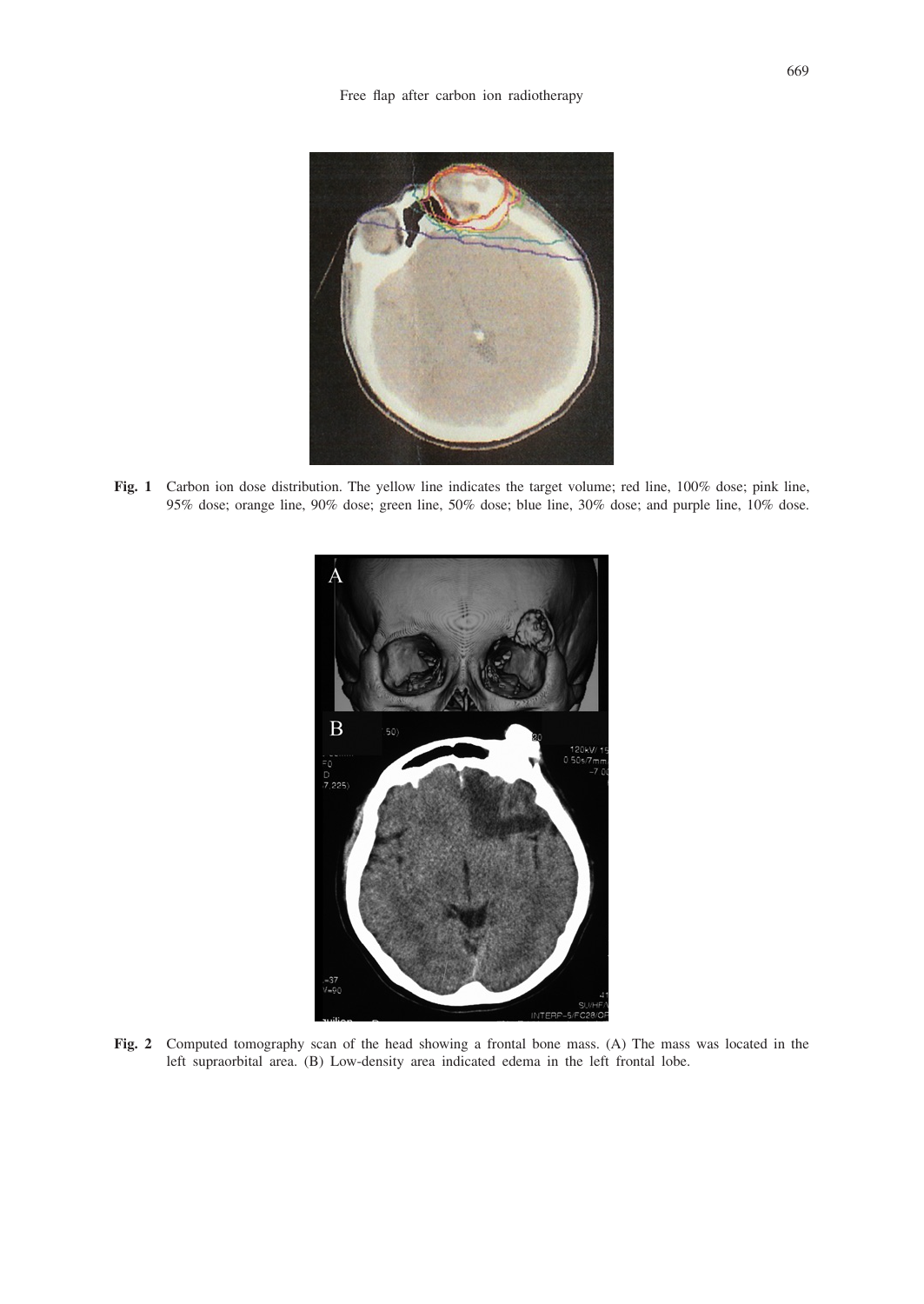

**Fig. 3** (A) Wide resection with a 2-cm margin from the edge of swelling was performed. (B) The left eye ball, dura mater, left frontal skull base, and the region of reddish tissue damaged by carbon ion radiotherapy were resected. (C) The dural defect was reconstructed using a free non-vascularized fascia lata graft (white arrow). (D) The soft tissue defect was reconstructed using a radial forearm flap (black arrow) and an anterolateral thigh flap (white arrow).



**Fig. 4** The RF flap was anastomosed end-to-end to recipient vessels in the ipsilateral neck, and the ALT flap was anastomosed end-to-end to the distal end of the RF flap.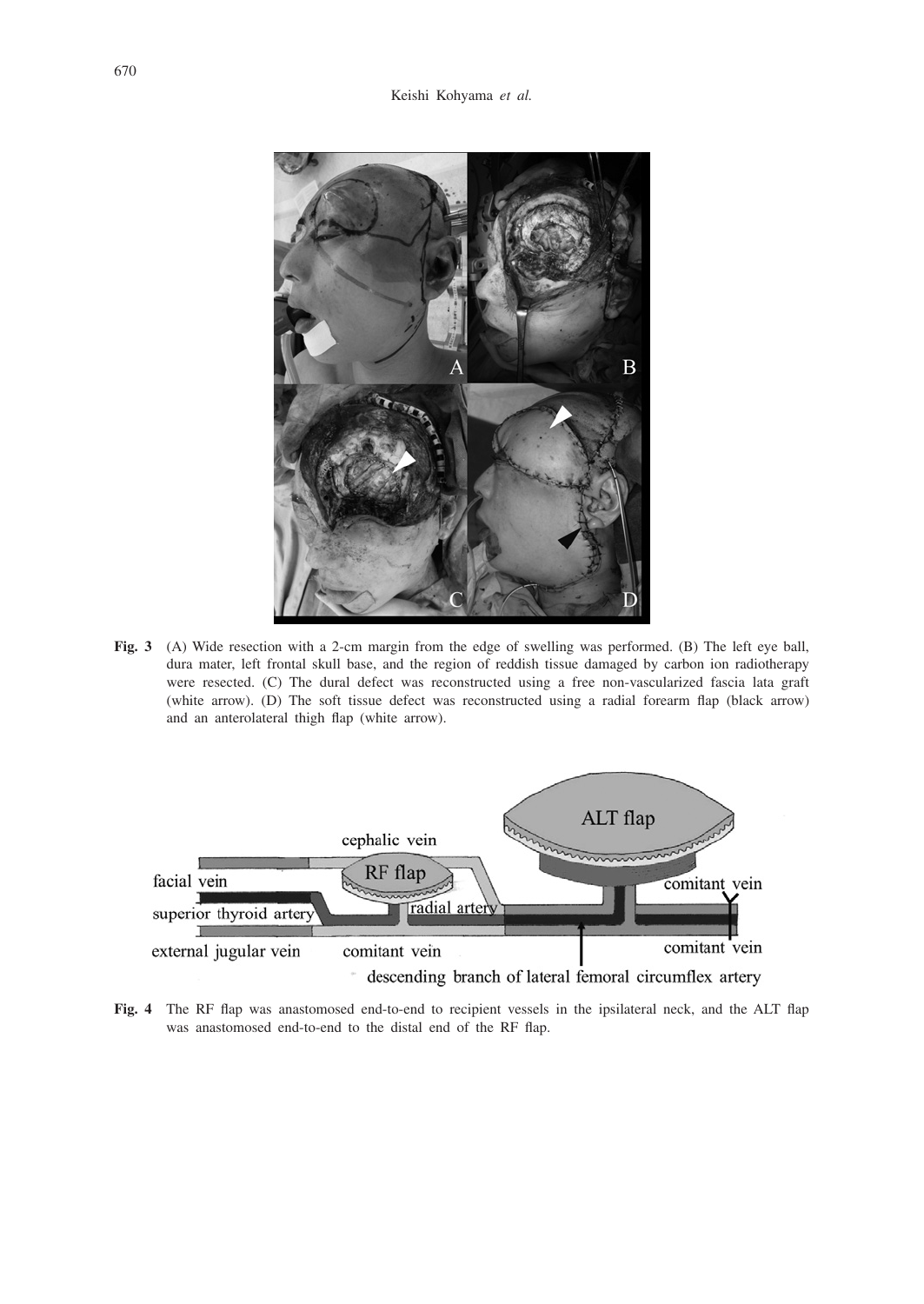

**Fig. 5** Two years postoperatively, the wound healed and the postoperative course was uneventful.

#### DISCUSSION

Carbon ion radiotherapy offers several physical and biological advantages over conventional photon radiotherapy. Physically, carbon ion beams allow for increased energy deposition with increasing depth, and the penetration depth achieves a sharp maximum at the end of its range to form a Bragg peak. Biologically, cellular damage caused by carbon ions is different from those caused by protons and photons, in that the rate of cancer cell recovery from sublethal damage is lower and variations in sensitivity by cell-cycle stage and changes in oxygen concentration are smaller. Carbon ion radiotherapy can also deliver a large mean energy per unit length of path in the body.<sup>1-4)</sup> Thus, strong biological effects can be achieved with improved dose distribution, thereby permitting dose escalation within the tumor region without causing extensive damage to neighboring normal tissue.

Our patient received carbon ion radiotherapy with a total dose of 70.4 GyE in 16 fractions over 4 weeks. This dose was determined based on a report by Kamada *et al.*, who conducted a phase I/II dose escalation study on carbon ion radiotherapy in patients with bone and soft tissue sarcomas.<sup>5)</sup> They found that this irradiation schedule was appropriate for patients with subcutaneous tumor involvement. Furthermore, acute and late skin reactions were observed in all patients treated with the same total dose of  $70.4 \text{ GyE.}^{5}$ 

With the exception of a skin reaction, Schulz-Ertner *et al.* also reported that 4% of patients who had undergone carbon ion radiotherapy with a prescribed target dose of 57–70 GyE (median, 60) for skull base chondrosarcoma developed white matter changes in the temporal lobe within the high-dose area near the tumor site without developing symptoms.<sup>6</sup> Our patient presented with mild late skin toxicity, eye toxicity, and asymptomatic white matter changes on CT.

A few English reports have been published on salvage surgery cases following carbon ion radiotherapy.<sup>6, 7)</sup> However, the impact of preceding carbon ion radiotherapy on salvage surgery is not discussed and is currently unclear. Moreover, it is also unclear how postoperative complications can be reduced. Some studies involving conventional radiotherapy have been reported. For instance, Patel et al. conducted an international collaborative study on craniofacial surgery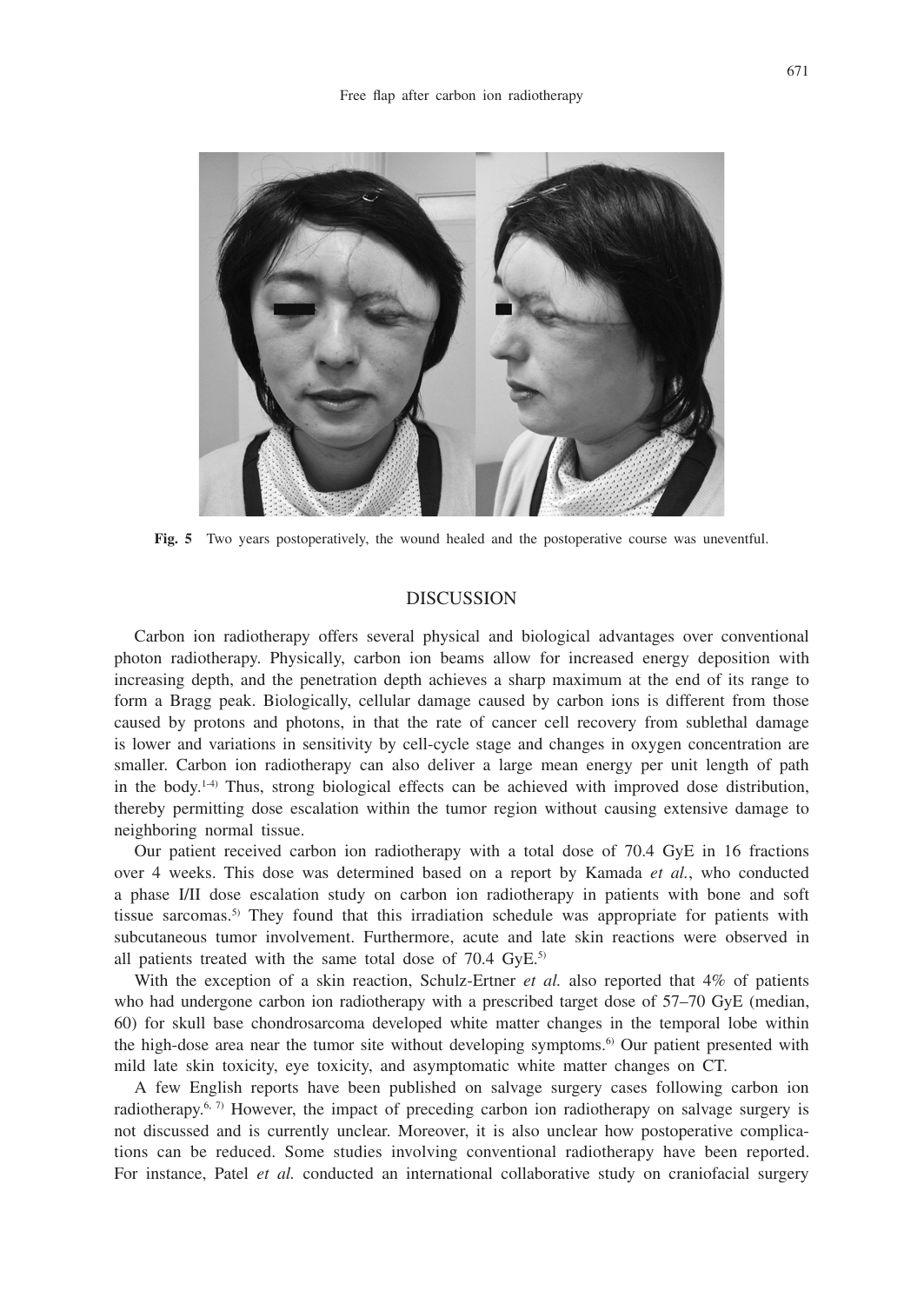for malignant skull base tumors and found that prior history of radiotherapy was significantly associated with the development of postoperative complications.<sup>8)</sup> Thus, attention should be paid to both tumor resection and defect reconstruction.

One of the main problems with wide resection is the management of irradiated normal tissue adjacent to the tumor. Theoretically, carbon ion radiotherapy can deliver more focused beams to the tumor compared to other types of radiotherapy. However, its potency is so high that even the limited field adjacent to the tumor can be seriously damaged. The healing ability of irradiated normal tissue exhibiting mild skin reaction is unclear and should not be clinically disregarded. To avoid postoperative wound complications, it is better to resect tissue that has been "heavily injured" along with the tumor. Given the lack of pertinent literature, much weight was placed on safety and thus the tumor was resected with a wide safety margin in the present case. However, considering the nature of carbon ion radiotherapy, it may be sufficient to resect a more limited region if only taking into account tissue affected by carbon ion radiotherapy. In other words, although the resection was sufficiently conservative, there is the possibility of resecting slightly more than actually necessary. Actually, in our case, histopathological change as a reaction to carbon ion radiotherapy was low. Use of preoperative carbon ion radiotherapy has been reported in the fields of esophageal and pancreatic cancers by Akutsu *et al.* and Shinoto *et al.*9, 10) While these two studies used a low dose of carbon ion radiotherapy relative to ours and had a short duration between irradiation and surgery, they found little fibrosis and no adverse findings in the normal tissues of resected specimens in the radiation field. These studies also found that carbon ion radiotherapy did not affect peri- and postoperative morbidity.

Reconstruction in the present case involved dural and soft tissue reconstruction. Dural reconstruction is important in separating the oropharynx from the meninges and preventing cerebrospinal fluid leak, which is potentially life threatening. Accordingly, we utilized a fascia lata graft to achieve watertight dural closure, and applied a pedicled galeal pericranial flap with abundant blood supply over the fascia. As for soft tissue reconstruction, numerous studies have demonstrated that complication rates are acceptably low when free flaps are used to reconstruct large-volume defects, and furthermore, this technique has been proven effective for low-volume skull base defects.<sup>11-14)</sup> Aggressive use of microvascular repair is recommended in patients who have received a full course of radiation to the skull base.<sup>13, 15, 16</sup> Free flaps, which provide highly vascularized and voluminous tissue, can fill dead space with separation of the oropharynx from meninges and fulfill the reconstructive goal of primary healing. Accordingly, we performed soft tissue reconstruction using an ALT flap, and to address the issue of long-distance, we used a RF flap as a bridge flap. The patient achieved primary wound healing with no postoperative complications.

### **CONCLUSION**

We performed salvage and reconstructive surgery for the recurrence of osteosarcoma following carbon ion radiotherapy. The irradiated field was determined, and tumor resection was performed with a wide margin, including tissue considered to have been damaged by carbon ion radiotherapy. The defects were reconstructed using well-vascularized flaps. The patient developed no postoperative complications, including wound-healing delay, which enabled early initiation of adjuvant chemotherapy.